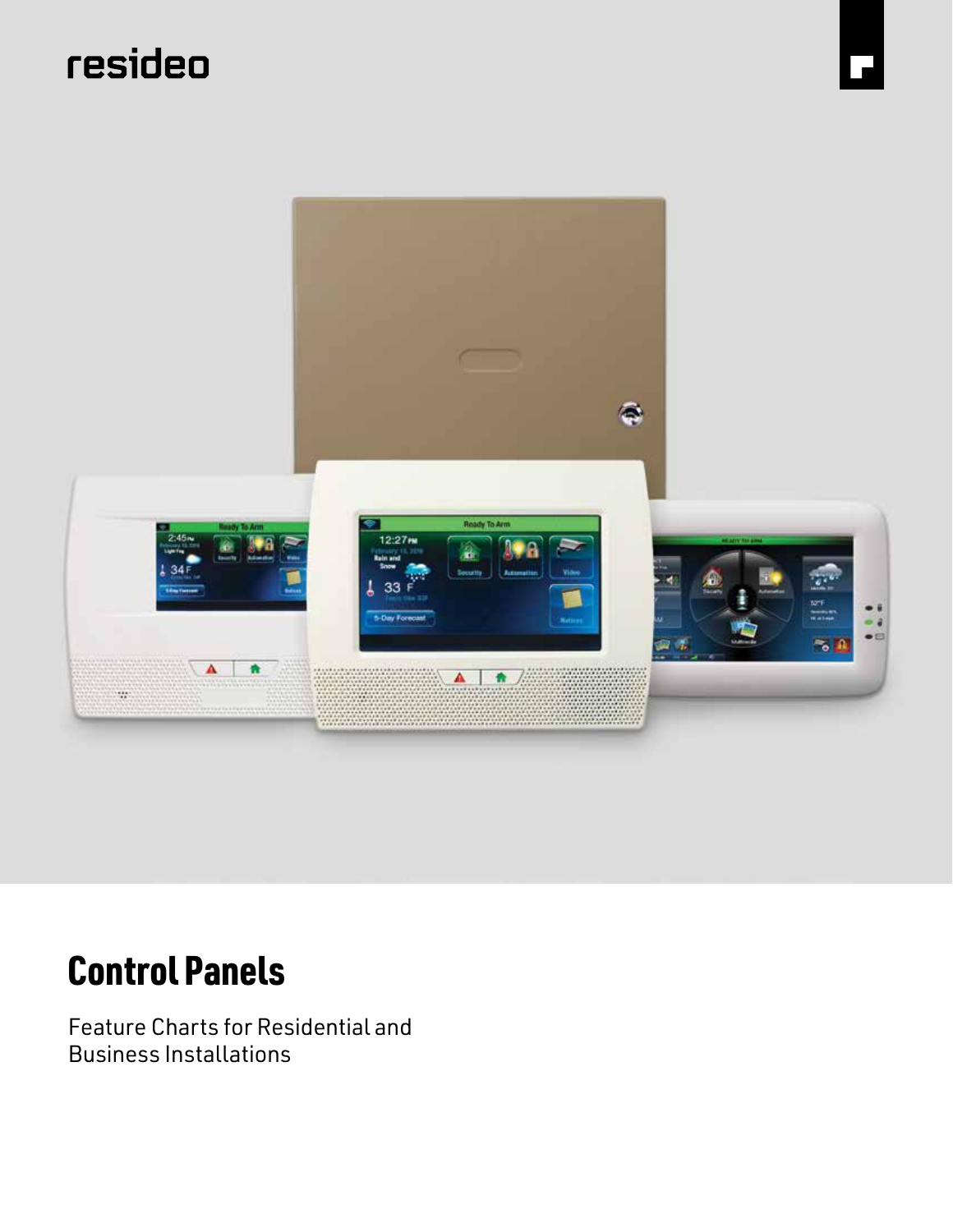|                                           | LYNX Plus (L3000)        | LYNX Touch (L5210)       | LYNX Touch (L7000)       |
|-------------------------------------------|--------------------------|--------------------------|--------------------------|
| <b>System Capacities</b>                  |                          |                          |                          |
| Max. Zone Capacity                        | 39                       | 64                       | 80                       |
| Std. Hardwired Zones (with zone doubling) | $\mathbf{1}$             | $\mathbf{1}$             | $\mathbf{1}$             |
| Max. ECP Hardwire Expansion Zones         | N/A                      | N/A                      | N/A                      |
| Max. V-Plex <sup>"</sup> Expansion Zones  | N/A                      | N/A                      | N/A                      |
| Max. Wireless Expansion Zones             | 39                       | 63                       | 79                       |
| Partitions                                | N/A                      | N/A                      | N/A                      |
| <b>User Codes</b>                         | 8                        | $32\,$                   | 48                       |
| Event Log                                 | 84                       | 128                      | 256                      |
| Max. No. Two-Wire Smokes                  | N/A                      | N/A                      | N/A                      |
| Max. Number of Schedules                  | 8                        | 20                       | 20                       |
| <b>False Alarm Prevention Features</b>    |                          |                          |                          |
| <b>Exit Error Logic</b>                   | ✓                        | ✓                        | ✓                        |
| <b>Exit Delay Reset</b>                   | ✓                        | ✓                        | ✓                        |
| Exit Delay Countdown                      | ✓                        | ✓                        | ✓                        |
| <b>Cross Zoning</b>                       | $\checkmark$ (SIA)       | ✓                        | ✓                        |
| Alarm Verification - Fire                 | $\checkmark$ (SIA)       | ✓                        | ✓                        |
| Swinger Shutdown                          | ✓                        | ✓                        | ✓                        |
| Unvacated Auto-Stay                       | $\checkmark$ (SIA)       | ✓                        | ✓                        |
| <b>Alarm Cancel Verification</b>          | $\checkmark$ (SIA)       | ✓                        | ✓                        |
| <b>System Configuration</b>               |                          |                          |                          |
| Interactive Phone Support                 | $\checkmark$ (Built-in)  | ✓                        | N/A                      |
| Real Time Clock                           | ✓                        | ✓                        | ✓                        |
| <b>Temporal Bell</b>                      | ✓                        | ✓                        | ✓                        |
| <b>Bell Supervision</b>                   | $\overline{\phantom{a}}$ | $\overline{\phantom{a}}$ | $\blacksquare$           |
| <b>Telephone Line Monitor</b>             | $\overline{a}$           | ✓                        | N/A                      |
| On-Board Triggers                         | $\mathbf{1}$             | 1                        | $\mathbf{1}$             |
| Relays Supported                          | N/A                      | N/A                      | N/A                      |
| Integrated Internet                       | N/A                      | N/A                      | N/A                      |
| <b>Additional Features</b>                |                          |                          |                          |
| Wi-Fi® Alarm Communications*              | $\overline{\phantom{a}}$ | ✓                        | ✓                        |
| LTE Communicator*                         | ✓                        | ✓                        | ✓                        |
| Internet & Radio Communication Support    | N/A                      | ✓                        | ✓                        |
| $LTE - AT&To$                             | ✓                        | ✓                        | ✓                        |
| LTE - Verizon®                            | ✓                        | ✓                        | ✓                        |
| LTE - Bell (Canada)                       | N/A                      | ✓                        | ✓                        |
| Z-Wave Connectivity for Locks, Lighting,  |                          |                          |                          |
| Energy Management and More*               | -1<br>✓                  | ✓                        | $\checkmark$             |
| Master Console                            | N/A                      | N/A                      | N/A                      |
| Cross Partitioning (goto)                 | N/A                      | N/A                      | N/A                      |
| "Night" Arming                            | N/A                      | ✓                        | ✓                        |
| RF Supervision by Transmitter             | ✓                        | ✓                        | ✓                        |
| Common Lobby Logic                        | N/A                      | N/A                      | N/A                      |
| Configurable Zone Type                    | $\equiv$                 | $\equiv$                 | $\overline{\phantom{a}}$ |
| "Battery Saver"                           | $\overline{\phantom{a}}$ | $\overline{\phantom{a}}$ | $\overline{\phantom{a}}$ |
| Keyswitch Arming                          | N/A                      | N/A                      | N/A                      |
| <b>Convenience Features</b>               |                          |                          |                          |
| Single Button Arming                      | $\checkmark$             | ✓                        | ✓                        |
| Quick Exit                                | ✓                        | ✓                        | ✓                        |
| Keypad Macros                             | $\overline{\phantom{a}}$ | $\frac{1}{2}$            | $\bar{a}$                |
| Viewable Event Log at Keypad              |                          | ✓                        | ✓                        |
|                                           | ✓                        | ✓                        | ✓                        |
| Time & Date Display<br>Auto Arm/Disarm    | ✔ (Arm Stay Only)        | ✔ (Arm Stay Only)        | ✔ (Arm Stay Only)        |
| Graphic Keypad Support                    | 2x16Alpha                | Graphic Touchscreen      | Graphic Touchscreen      |
| Wireless (Secondary) Keypad -             |                          |                          |                          |
| Touchscreen Tablet*                       |                          |                          |                          |
|                                           |                          | ✓                        | ✓                        |

✓ (Supported Feature) – (Not Supported) N/A (Not Applicable)

\*Z-Wave module, Wi-Fi module, LTE communicator and secondary keypad purchased separately. † Requires 5800ZBRIDGE for lighting and thermostat control only.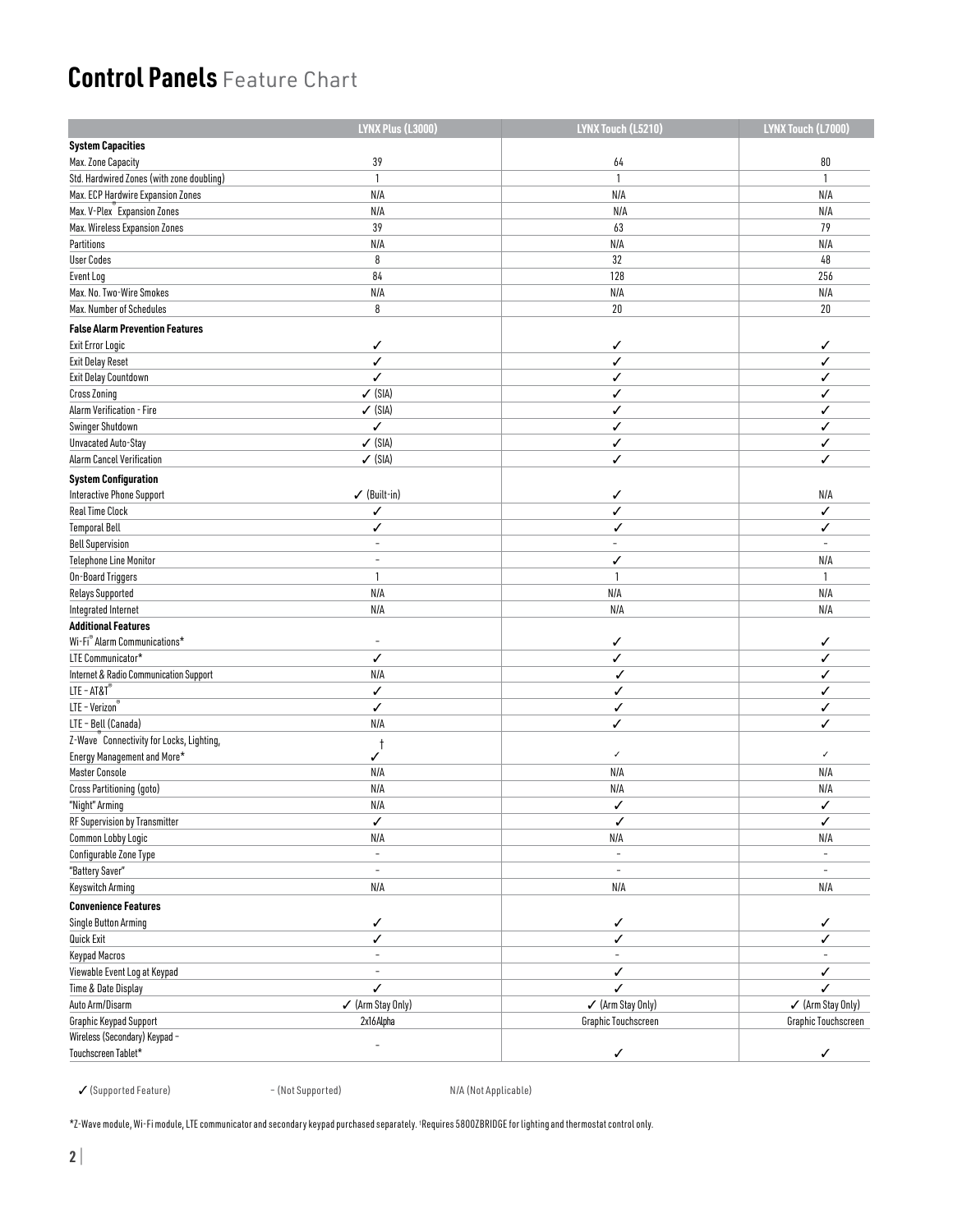|                                                                          | VISTA-15P                | VISTA-20P                | VISTA-21IP                    | VISTA-50P                |
|--------------------------------------------------------------------------|--------------------------|--------------------------|-------------------------------|--------------------------|
| <b>System Capacities</b>                                                 |                          |                          |                               |                          |
| Max. Zone Capacity                                                       | 32                       | $48\,$                   | 48                            | 86                       |
| Std. Hardwired Zones (with zone doubling)                                | $6(-)$                   | 8(15)                    | 8(15)                         | $9(-)$                   |
| Max. ECP Hardwire Expansion Zones                                        | 16                       | 40                       | $40\,$                        | N/A                      |
| Max. V-Plex <sup>®</sup> Expansion Zones                                 | N/A                      | N/A                      | N/A                           | 77                       |
| Max. Wireless Expansion Zones                                            | 26                       | 40                       | $40\,$                        | 85                       |
| Partitions                                                               | $\mathbf{1}$             | 2 "true"                 | 2 "true"                      | 8                        |
| <b>User Codes</b>                                                        | 32                       | 48                       | 48                            | 75                       |
| Event Log                                                                | 50                       | 100                      | 100                           | 225                      |
| Max. No. Two-Wire Smokes                                                 | 16                       | $16\,$                   | 16                            | 16                       |
| Max. Number of Schedules                                                 | 8                        | $32\,$                   | 32                            | 20                       |
| <b>False Alarm Prevention Features</b>                                   |                          |                          |                               |                          |
| <b>Exit Error Logic</b>                                                  | ✓                        | ✓                        | ✓                             | ✓                        |
| <b>Exit Delay Reset</b>                                                  | ✓                        | ✓                        | ✓                             | ✓                        |
| Exit Delay Countdown                                                     | ✓                        | ✓                        | ✓                             | $\sim$                   |
| Cross Zoning                                                             | ✓                        | ✓                        | ✓                             | ✓                        |
| Alarm Verification - Fire                                                | ✓                        | √                        | ✓                             | $\sim$                   |
| Swinger Shutdown                                                         | ✓                        | ✓                        | ✓                             | ✓                        |
| Unvacated Auto-Stay                                                      | ✓                        | ✓                        | ✓                             | $\sim$                   |
| <b>Alarm Cancel Verification</b>                                         | ✓                        | ✓                        | ✓                             | $\sim$                   |
| <b>System Configuration</b>                                              |                          |                          |                               |                          |
| <b>Interactive Phone Support</b>                                         | ✓                        | ✓                        | ✓                             | ✓                        |
| <b>Real Time Clock</b>                                                   | ✓                        | ✓                        | ✓                             | ✓                        |
| <b>Temporal Bell</b>                                                     | ✓                        | ✓                        | ✓                             | ✓                        |
| <b>Bell Supervision</b>                                                  | ✓                        | √                        | ✓                             | ✓                        |
| <b>Telephone Line Monitor</b>                                            | ✓                        | ✓                        | ✓                             |                          |
| On-Board Triggers                                                        | $\overline{2}$           | $\boldsymbol{2}$         | $\sqrt{2}$                    | 4                        |
| Relays Supported                                                         | 8                        | 16                       | 16                            | 16                       |
| Integrated Internet                                                      | N/A                      | N/A                      | ✓                             | N/A                      |
| <b>Additional Features</b>                                               |                          |                          |                               |                          |
| Wi-Fi® Alarm Communications*                                             | $\overline{\phantom{a}}$ | $\overline{\phantom{a}}$ |                               | N/A                      |
| $LTE - AT&T^{\circ}$                                                     | ✓                        | ✓                        | $\checkmark^*$                |                          |
| $LTE - Verizon°$                                                         | ✓                        | √                        | $\overline{\checkmark}$       |                          |
| LTE - Multi-Path                                                         | ✓                        | ✓                        | $\overline{y^*}$              | ✓                        |
| Combo 3G/4G GSM Communicator*                                            | ✓                        | ✓                        | ✓                             | ✓                        |
| <b>CDMA Support</b>                                                      | ✓                        | ✓                        | $\overline{\mathcal{N}}^{**}$ | N/A                      |
| Z-Wave Connectivity for Locks, Lighting,                                 |                          |                          |                               |                          |
| Energy Management and More*                                              | $\checkmark$             | $\checkmark$             | ✓                             |                          |
| Master Console                                                           | N/A                      | $\overline{\phantom{a}}$ | $\overline{\phantom{a}}$      | ✓                        |
| Cross Partitioning (goto)                                                | $\sim$                   | ✓                        | ✓                             | ✓                        |
| "Night" Arming                                                           | ✓                        | ✓                        | ✓                             | $\overline{\phantom{a}}$ |
| RF Supervision by Transmitter                                            | $\checkmark$             |                          |                               |                          |
| Common Lobby Logic                                                       | N/A                      | ✓                        | ✓                             | ✓                        |
| Configurable Zone Type                                                   | ✓                        | ✓                        | ✓                             |                          |
| "Battery Saver"                                                          | ✓                        | ✓                        | ✓                             | $\blacksquare$           |
| Keyswitch Arming                                                         | Í                        | J                        | ✓                             | ✓                        |
| <b>Convenience Features</b>                                              |                          |                          |                               |                          |
| Single Button Arming                                                     | ✓                        | ✓                        | ✓                             |                          |
| Quick Exit                                                               | $\checkmark$             | ✓                        | ✓                             | $\overline{\phantom{a}}$ |
| Keypad Macros                                                            | ✓                        | ✓                        | ✓                             | ✓                        |
| Viewable Event Log at Keypad                                             | ✓                        | ✓                        | ✓                             | ✓                        |
| Time & Date Display                                                      |                          | ÷                        |                               |                          |
| Auto Arm/Disarm                                                          | ✓                        | ✓                        | ✓                             | ✓                        |
| Graphic Keypad Support                                                   | $\overline{2}$           | 4                        | 4                             |                          |
| Wireless (Secondary) Keypad -                                            | N/A                      | $\mathsf{N}/\mathsf{A}$  | N/A                           | N/A                      |
| Touchscreen Tablet*<br><b>Internet &amp; Radio Communication Support</b> | ✓                        | ✓                        | ✓                             | $\checkmark$ (Trigger)   |
|                                                                          |                          |                          |                               |                          |

✓ (Supported Feature) – (Not Supported) N/A (Not Applicable)

\*Z-Wavemodule, Wi-Fi module, LTE communicator and secondary keypad purchased separately. \*\*Requires disabling Ethernet path.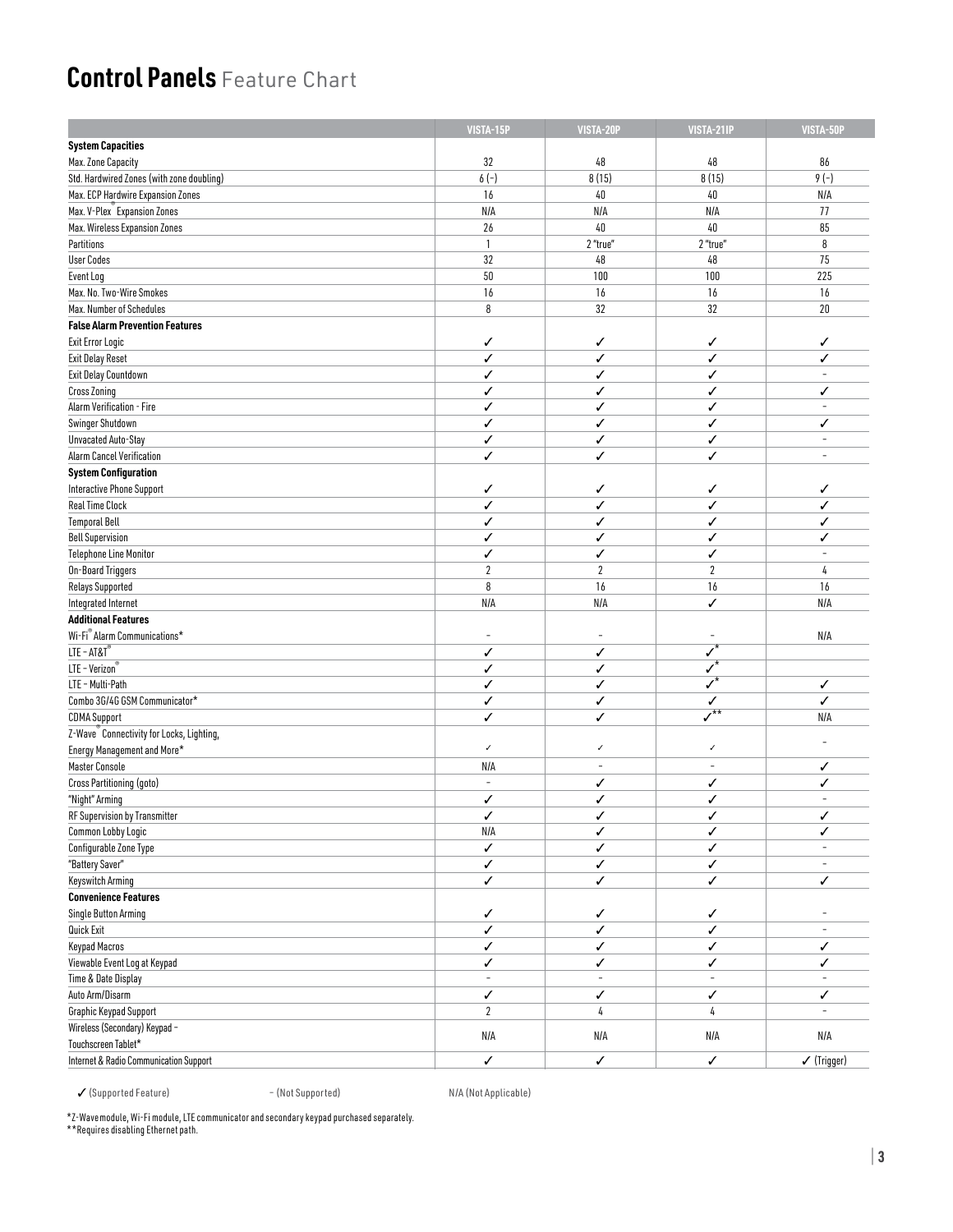|                                   | VISTA-20P          | VISTA-128BPE      | VISTA-250BPE      | VISTA-32FB        | VISTA-128FBP      | VISTA-250FBP      |
|-----------------------------------|--------------------|-------------------|-------------------|-------------------|-------------------|-------------------|
|                                   |                    |                   |                   |                   |                   |                   |
| <b>Zone Information</b>           |                    |                   |                   |                   |                   |                   |
| Max. Zone Capacity                | 48                 | 128               | 250               | 32                | 128               | 250               |
| Max. Std. Hardwire Zones          | 8                  | 9                 | 9                 | 8                 | 8                 | 8                 |
| Max. Wireless Expansion Zones     | 40                 | 127               | 249               | 32                | 127               | 249               |
| Max. ECP Hardwire Expansion Zones | $40\,$             | 0                 | 0                 | $\mathbf{0}$      | 0                 | 0                 |
| V-Plex <sup>Devices</sup>         | N/A                | 119               | 241               | 24                | 120               | 242               |
| <b>Smart Contact</b>              | No                 | No                | No                | Yes               | Yes               | Yes               |
| Fire                              |                    |                   |                   |                   |                   |                   |
| <b>Two-wire Smokes</b>            | 16 (Zone1)         | 16 (Zone1)        | 16 (Zone1)        | 32 (Zone1&2)      | 32 (Zone1&2)      | 32 (Zone1&2)      |
| Four-wire Smokes                  | Zone 2-8           | Zone 1-128        | Zone 1-250        | Zone 1-32         | Zone 1-128        | Zone 1-250        |
| <b>Smoke Reset</b>                | Yes                | Yes               | Yes               | Yes               | Yes               | Yes               |
|                                   |                    |                   |                   |                   |                   |                   |
| Keypads                           |                    |                   |                   |                   |                   |                   |
| Max. Number of Keypads            | 8 (Alpha)          | 31 (Alpha)        | 31 (Alpha)        | 31 (Alpha)        | 31 (Alpha)        | 31 (Alpha)        |
|                                   | 4 (Graphics)       | 3 (Graphics)      | 3 (Graphics)      |                   | 3 (Graphics)      | 3 (Graphics)      |
| <b>Keypad Types</b>               | <b>Fixed Alpha</b> | Alpha and         | Alpha and         | Alpha             | Alpha and         | Alpha and         |
|                                   | and Graphics       | Graphics          | Graphics          |                   | Graphics          | Graphics          |
| <b>User Codes</b>                 | 48                 | 150               | 250               | 75                | 150               | 250               |
| <b>Keyswitch Arming</b>           | Yes                | Yes               | Yes               | Yes               | Yes               | Yes               |
|                                   |                    |                   |                   |                   |                   |                   |
| <b>LTE Communicators</b>          |                    |                   |                   |                   |                   |                   |
| LTE AT&T <sup>®</sup>             | ✓                  | ✓                 | ✓                 | ✓                 | ✓                 | ✓                 |
| LTE Verizon                       | ✓                  | ✓                 | ✓                 | ✓                 | ✓                 | ✓                 |
| LTE Multi-Path                    | ✓                  | ✓                 | ✓                 | ✓                 | ✓                 | ✓                 |
| <b>System Configuration</b>       |                    |                   |                   |                   |                   |                   |
|                                   |                    |                   |                   |                   |                   |                   |
| Aux Power                         | 600mA              | 750mA             | 750mA             | 1A                | 1A                | 1A                |
| Alarm Power                       | 2A                 | 1.7A              | 1.7A              | 1.7A              | 1.7A              | 1.7A              |
| Partitioning                      |                    |                   |                   |                   |                   |                   |
|                                   | $\overline{2}$     |                   | 8                 |                   |                   |                   |
| <b>Number of Partitions</b>       | Contact ID         | 8<br>Contact ID   | Contact ID        | 2<br>Contact ID   | 8<br>Contact ID   | 8<br>Contact ID   |
| <b>Reporting Format</b>           |                    |                   |                   |                   |                   |                   |
|                                   | Low Speed          | Low/High Speeds   | Low/High Speeds   | Low/High Speeds   | Low/High Speeds   | Low/High Speeds   |
|                                   | Express            | Express           | <b>Express</b>    | Express           | Express           | Express           |
| <b>Additional Features</b>        |                    |                   |                   |                   |                   |                   |
| Output Relays                     | 16                 | 96                | 96                | 84                | 96                | 96                |
| <b>Access Control Relays</b>      | N/A                | 8 doors           | 15 doors          | 4 doors           | 8 doors           | 15 doors          |
| Schedules                         | 32                 | 20                | $20\,$            | 20                | $20\,$            | $20\,$            |
| AlarmNet Support                  | A, M, G, i         | A, M, G, i        | A, M, G, i        | A, M, G, i        | A, M, G, i        | A, M, G, i        |
| Panel Linking                     | N/A                | Yes               | Yes               | No                | Yes               | Yes               |
| Printer Output                    | N/A                | Yes               | Yes               | Yes               | Yes               | Yes               |
| Event Log                         | 100                | 512               | 1000              | 512               | 512               | 1000              |
| Programming                       | Keypad/Telco/      | Keypad/           | Keypad/           | Keypad/           | Keypad/           | Keypad/           |
|                                   | IP/GSM             | Serial Port/Telco | Serial Port/Telco | Serial Port/Telco | Serial Port/Telco | Serial Port/Telco |
|                                   | or CDMA            | IP/GSM or CDMA    | IP/GSM or CDMA    |                   | IP/GSM            | IP/GSM            |
| Downloader                        | Yes                | Yes               | Yes               | Yes               | Yes               | Yes               |
|                                   | Yes                | No                | No                | Yes               | Yes               | Yes               |
| <b>Telephone Line Monitor</b>     |                    |                   |                   |                   |                   |                   |
| <b>Compliance Listings</b>        |                    |                   |                   |                   |                   |                   |
|                                   |                    |                   |                   |                   |                   |                   |
| UL                                | 1023/609           | 985/1023          | 985/1023          | 864/609           | 864/609           | 864/609           |
|                                   | 365/1610           | 609/365           | 609/365           | 611/1610          | 611/1610          | 611/1610          |
|                                   | 1635               | 611/1610          | 611/1610          | 365               | 365/985           | 365/985           |
|                                   | (ETL only)         | 1037/1076         | 1037/1076         |                   |                   |                   |
|                                   |                    | 1635              | 1635              |                   |                   |                   |
| ULC/ORD                           |                    |                   |                   |                   |                   |                   |
|                                   |                    |                   |                   |                   |                   |                   |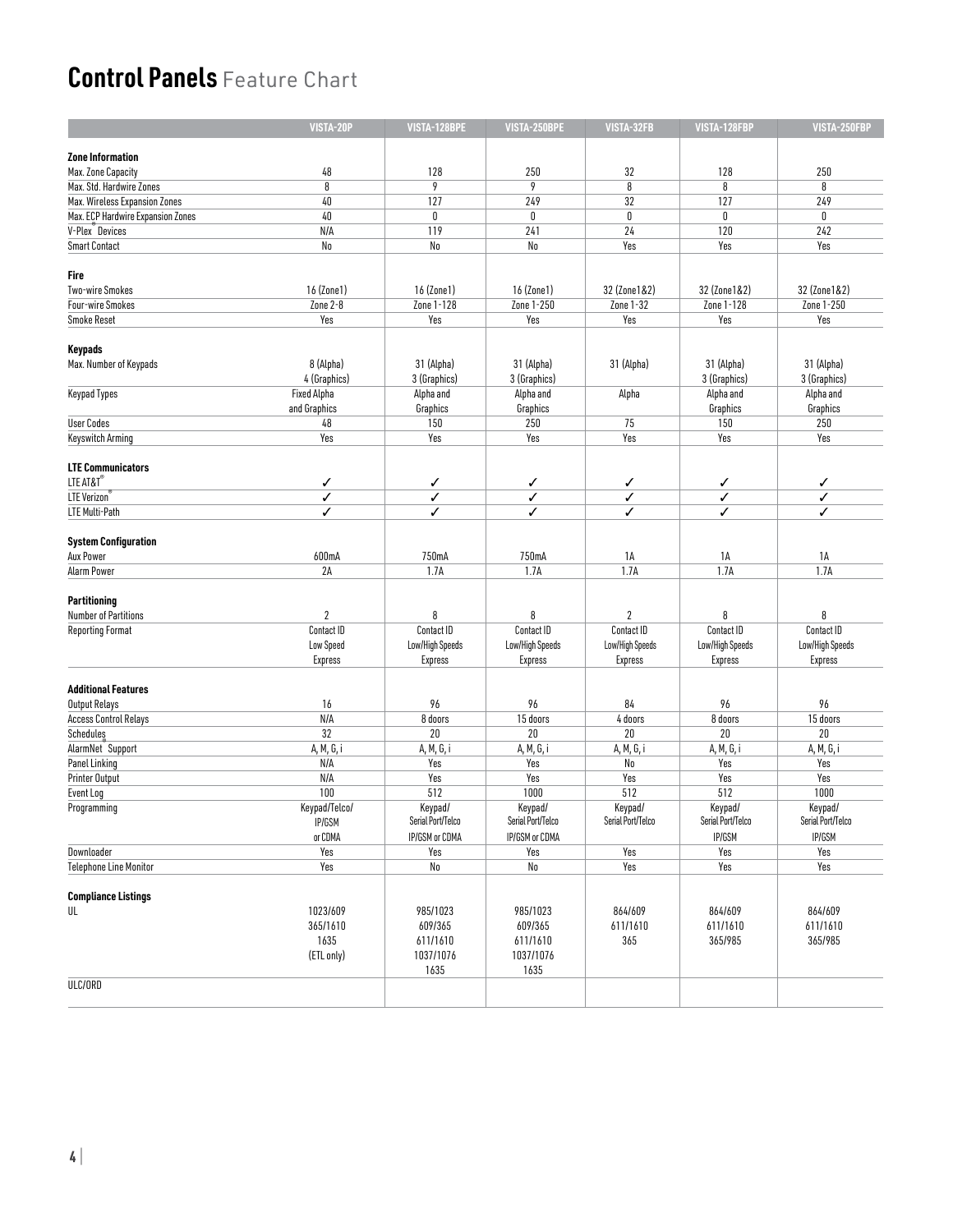|                                   | VISTA-128BPT       | VISTA-250BPT       | VISTA-32FBPT      | VISTA-128FBPT      | VISTA-250FBPT      |
|-----------------------------------|--------------------|--------------------|-------------------|--------------------|--------------------|
| <b>Zone Information</b>           |                    |                    |                   |                    |                    |
| Max. Zone Capacity                | 128                | 250                | 32                | 128                | 250                |
|                                   | 9                  | 9                  | 8                 | 8                  | 8                  |
| Max. Std. Hardwire Zones          |                    |                    |                   |                    |                    |
| Max. Wireless Expansion Zones     | 127                | 249                | 32                | 127                | 249                |
| Max. ECP Hardwire Expansion Zones | $\mathbf 0$        | 0                  | 0                 | $\mathbf 0$        | $\mathbf{0}$       |
| V-Plex <sup><i>Devices</i></sup>  | 119                | 241                | 24                | 120                | 242                |
| <b>Smart Contact</b>              | Yes                | Yes                | Yes               | Yes                | Yes                |
| Fire                              |                    |                    |                   |                    |                    |
| <b>Two-wire Smokes</b>            | 16 (Zone1)         | 16 (Zone1)         | 32 (Zone1&2)      | 32 (Zone1&2)       | 32 (Zone1&2)       |
| Four-wire Smokes                  | Zone 1-128         | Zone 1-250         | Zone 1-32         | Zone 1-128         | Zone 1-250         |
| <b>Smoke Reset</b>                | Yes                | Yes                | Yes               | Yes                | Yes                |
|                                   |                    |                    |                   |                    |                    |
| <b>Keypads</b>                    |                    |                    |                   |                    |                    |
| Max. Number of Keypads            | 31 (Alpha)         | 31 (Alpha)         | 31 (Alpha)        | 31 (Alpha)         | 31 (Alpha)         |
|                                   | 6 (Graphics)       | 6 (Graphics)       | 6 (Graphics)      | 6 (Graphics)       | 6 (Graphics)       |
| Keypad Types                      | Alpha and Graphics | Alpha and Graphics | Alpha             | Alpha and Graphics | Alpha and Graphics |
| <b>User Codes</b>                 | 150                | 250                | 75                | 150                | 250                |
| <b>Keyswitch Arming</b>           | Yes                | Yes                | Yes               | Yes                | Yes                |
| <b>LTE Communicators</b>          |                    |                    |                   |                    |                    |
| LTE AT&T                          | ✓                  | ✓                  | ✓                 | ✓                  | ✓                  |
| <b>LTE Verizon</b>                | ✓                  | ✓                  | ✓                 | ✓                  | ✓                  |
| LTE Multi-Path                    | ✓                  | ✓                  | ✓                 | ✓                  | J                  |
|                                   |                    |                    |                   |                    |                    |
| <b>System Configuration</b>       |                    |                    |                   |                    |                    |
| <b>Aux Power</b>                  | 750mA              | 750mA              | 1A                | 1А                 | 1А                 |
| Alarm Power                       | 1.7A               | 1.7A               | 1.7A              | 1.7A               | 1.7A               |
|                                   |                    |                    |                   |                    |                    |
| <b>Partitioning</b>               |                    |                    |                   |                    |                    |
| <b>Number of Partitions</b>       | 8                  | 8                  | $\overline{2}$    | 8                  | 8                  |
| <b>Reporting Format</b>           | Contact ID         | Contact ID         | Contact ID        | Contact ID         | Contact ID         |
|                                   | <b>Express</b>     | <b>Express</b>     | <b>Express</b>    | Express            | <b>Express</b>     |
|                                   |                    |                    |                   |                    |                    |
| <b>Additional Features</b>        |                    |                    |                   |                    |                    |
| Output Relays                     | 96                 | 96                 | 96                | 96                 | 96                 |
| <b>Access Control Relays</b>      | 8 doors            | 15 doors           | 8 doors           | 8 doors            | 15 doors           |
| Schedules                         | 20                 | 20                 | 20                | $20\,$             | 20                 |
| AlarmNet <sup>®</sup> Support     | A, M, G, i         | A, M, G, i         | A, M, G, i        | A, M, G, i         | A, M, G, i         |
| Panel Linking                     | No                 | No                 | No                | No                 | No                 |
| Printer Output                    | Yes                | Yes                | Yes               | Yes                | Yes                |
| Event Log                         | 512                | 1000               | 512               | 512                | 1000               |
| On-board Serial Port              | Yes                | Yes                | Yes               | Yes                | Yes                |
| Resideo Total Connect 2.0 Support | Yes                | Yes                | Yes               | Yes                | Yes                |
| Programming                       | Keypad/            | Keypad/            | Keypad/           | Keypad/            | Keypad/            |
|                                   |                    |                    |                   |                    |                    |
|                                   | Serial Port/Telco  | Serial Port/Telco  | Serial Port/Telco | Serial Port/Telco  | Serial Port/Telco  |
|                                   | IP/GSM or CDMA     | IP/GSM or CDMA     | IP/GSM            | IP/GSM             | IP/GSM             |
| Downloader                        | Yes                | Yes                | Yes               | Yes                | Yes                |
| <b>Telephone Line Monitor</b>     | Yes                | Yes                | Yes               | Yes                | Yes                |
| <b>Compliance Listings</b>        |                    |                    |                   |                    |                    |
|                                   |                    |                    |                   |                    |                    |
| UL                                | 985/1023           | 985/1023           | 864/609           | 864/609            | 864/609            |
|                                   | 609/365            | 609/365            | 611/1610          | 611/1610           | 611/1610           |
|                                   | 611/1610           | 611/1610           | 365               | 365/985            | 365/985            |
|                                   | 1037/1076          | 1037/1076          | 1076              | 1076               | 1076               |
|                                   | 1635               | 1635               |                   |                    |                    |
| ULC/ORD                           | S303               | <b>S303</b>        | S303/304          | S303/304           | S303/304           |
|                                   | S304               | <b>S304</b>        | S559              | S559               | <b>S559</b>        |
|                                   | <b>S545</b>        | <b>S545</b>        | <b>S545</b>       | <b>S545</b>        | <b>S545</b>        |
|                                   | C1023              | C1023              | C1023             | C1023              | C1023              |
|                                   | C1076              |                    |                   |                    |                    |
|                                   |                    |                    |                   |                    |                    |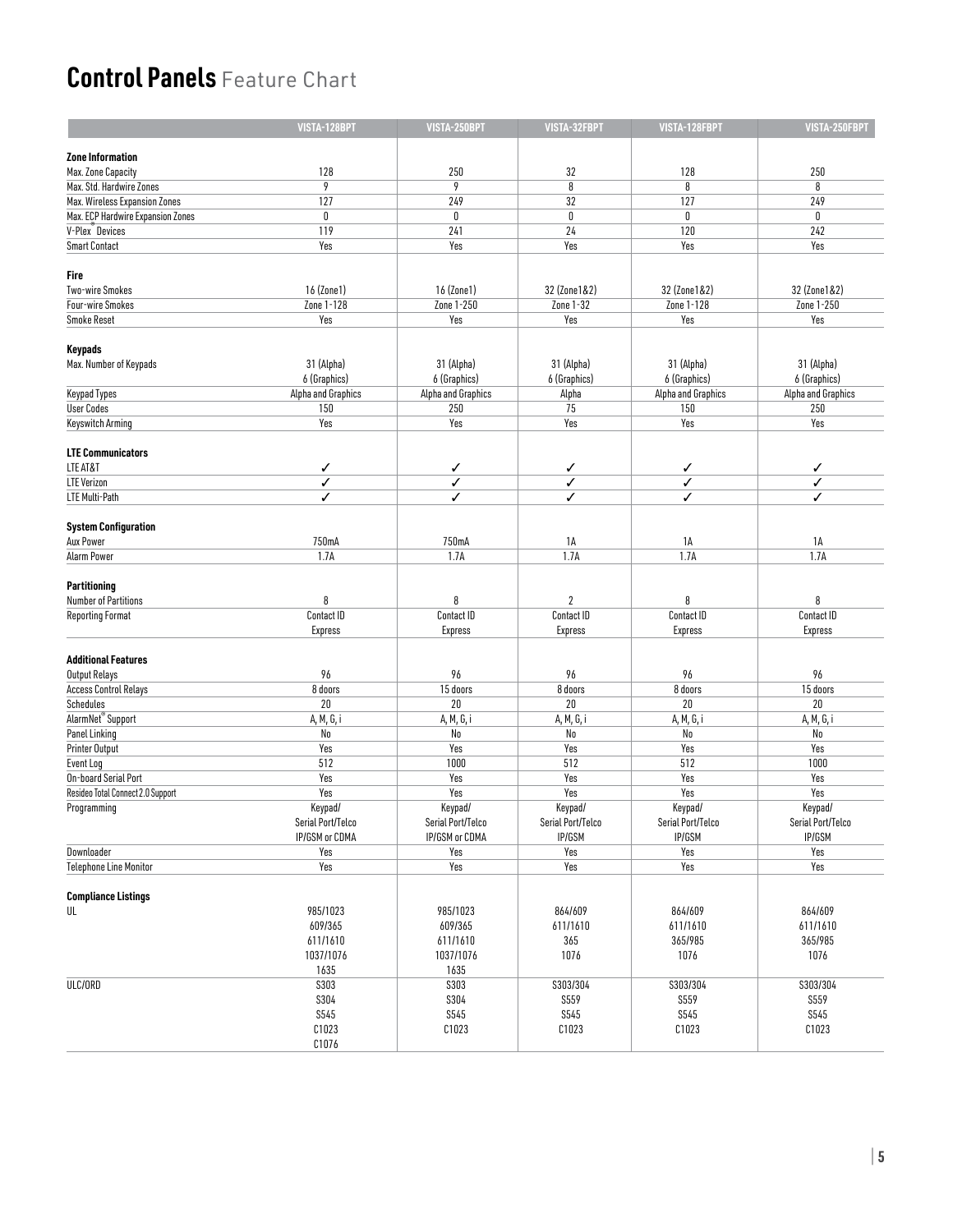### **Control Panels** Panel Guide Glossary

**AAV:** Audio Alarm Verification, also known as two-way voice to the central station. The LYNX Plus and LYNX Touch control systems have this feature built-in if using the phone line. For two-way voice, use the appropriate GSM or CDMA radio. Other panels can be used with an AVS. The control panel will trigger this module upon kiss off from the central station receiver and microphones and speakers connected to the AVS board will allow a two-way voice dialog between the central station operator and the protected premises.

**Addressable Devices:** Any module that connects to the panel's ECP (keypad) bus requires a specific address which identifies this device to the control. Devices are either addressed via dip switches, software, or have fixed addresses. These devices include keypads, expansion modules, wireless receivers and transmitter modules, telephone modules, and some AlarmNet<sup>®</sup> radio transmitters.

**Alarm Cancel Verification:** In the event of a false alarm, after the user enters their code + OFF, "Cancelled Alarm" is displayed on an alpha keypad confirming the alarm has been cancelled at the central station. "CA" will be displayed on a fixed English keypad.

**Audible Exit Warning:** When the system is armed in the Away or Maximum mode, the keypads will sound a warning of slow beeps and change to fast beeps for the last 5 or 10 seconds. The VISTA-15P and VISTA-20P have a feature where the system can be programmed to display the exit time remaining in intervals of 1-5 seconds.

**AUI:** Advanced-user interface, also known as a **touchscreen or graphic keypad.** Examples are the 6280 and TUXWIFIS/ TUXWIFIW.

**Auto Stay:** If the user arms the system in the Away mode but does not exit before the exit delay expires, the system will arm in the Stay mode.

**AVS (Audio Verification System):** Provides central station two-way voice capability (AAV) by allowing the central station operator to listen and/or talk to individuals on premises following receipt of an alarm report from the premises' alarm system (excluding fire or carbon monoxide alarms).

**Cross Zoning:** For use in false alarm prone areas, two zones may be linked together so that an alarm will occur only if both zones trip within a specific time period.

**ECP:** Enhanced Console Protocol, or another term for the keypad bus. See Addressable Devices.

**Event Log:** System events can be stored for later retrieval. Some panels allow retrieval at an alpha keypad or graphic one, others require connection with the Compass downloading software.

**Exit Delay Reset:** After arming Away and exiting, if the user reenters before the expiration of the exit delay, the exit delay is reset.

**Exit Delay Restart:** Also called quick exit. If the system is armed in the Stay mode, this allows the user to restart the exit and entry delay by pressing the \* key.

**Exit Error Logic/Exit Alarm:** Alerts the user and allows for correction in the event the exit door is left open. Sends a unique report to the central station.

**Expansion:** Using hardwired V-Plex® RF and/or wireless devices.

**H/W Zones Built-in:** The number of standard hardwired zones included with the panel.

**Keyfob Zones:** Wireless keys that can be programmed in certain panels without taking away from the number of maximum protection zones in the panel.

**Keypad Macros:** Allows a shortcut to simplify various system commands.

**LRR Output and Dynamic Signaling:** The panel can support AlarmNet radios connected to the ECP (keypad) bus. This allows for extremely simple connections and programming for reporting to the central station. The radios will transmit all messages programmed to go to the primary telephone number. Dynamic Signaling allows you to assign which method of transmission will have priority and how long to wait before transmitting on the other medium. For example, if the dialer has priority and is acknowledged before the programmed delay expires, then the message will not need to be sent using the radio. If for some reason the dialer message is not acknowledged by the end of the delay period, the message will be transmitted via the radio.

**Max Zones:** The maximum number of total zones supported by the panel.

**Night-Stay Mode:** Designates certain interior zones to remain active while others are bypassed.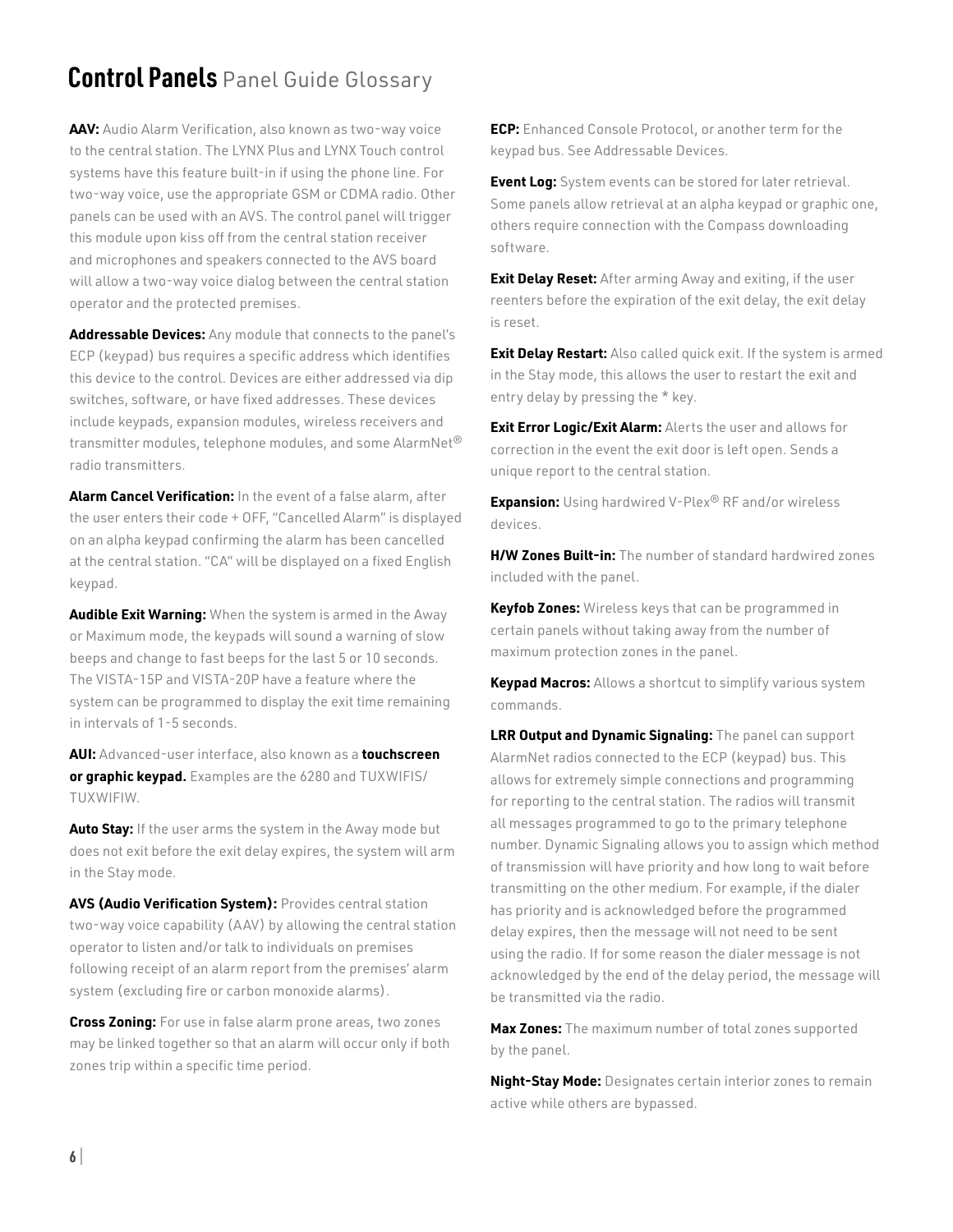### **Control Panels** Panel Guide Glossary

**Panic Keys:** Keypad panic zones in addition to standard zones.

**Partitions:** Some control panels have the ability to be programmed for multiple partitions, which allows the single control to protect different areas as if each area had its own control.

**Programmable Function Keys:** The A-B-C-D keys on certain panels can be individually programmed to perform any of the following functions:

- Panic zone
- Single button paging
- Display date and time (returns to normal display after 30 seconds)
- Arm away, stay, or night-stay
- Step arming (cycles once from stay, to night-stay, to away)
- Output device activation
- Communication test
- Macro (shortcut)

**Programmable outputs:** Relays, V-Plex® or on-board triggers that can be used to activate LED's, strobes, additional sounders, lights, garage doors, etc. Depending on the control panel selected, the outputs can be controlled by system events or by schedules or both.

**Programmable Zone Types:** Unique zone types may be added for various custom responses. Configurable options include response to entry/exit delays, response to opens and shorts, sounding, fault and dialer delays, and unique contact ID codes.

**Schedules:** Schedules can be used to turn output devices on and off, to limit the access of certain user codes, automatically arm or disarm the system, or other similar functions.

**SIA\* Compliant:** (Security Industry Association) A unified false alarm reduction standard. SIA-ready control panels are preprogrammed to meet SIA false-alarm reduction standards, but those options are not fixed.

**Telephone Line Fault Monitor:** The system constantly monitors the phone line for proper voltage. Upon a phone line failure, the panel can be programmed to either display this condition at the keypads, display and sound a trouble at the keypads, or display, sound, and cause an output to activate (strobe light, siren, backup transmission device, etc).

**Telephone Module:** Allows a local or remote touch-tone telephone to act as a keypad. LYNX Plus has this feature builtin.

**V-Plex:** Also known as the polling loop or multiplexing. It is a method of zone expansion that provides power and data on the same pair of wires. See Expansion.